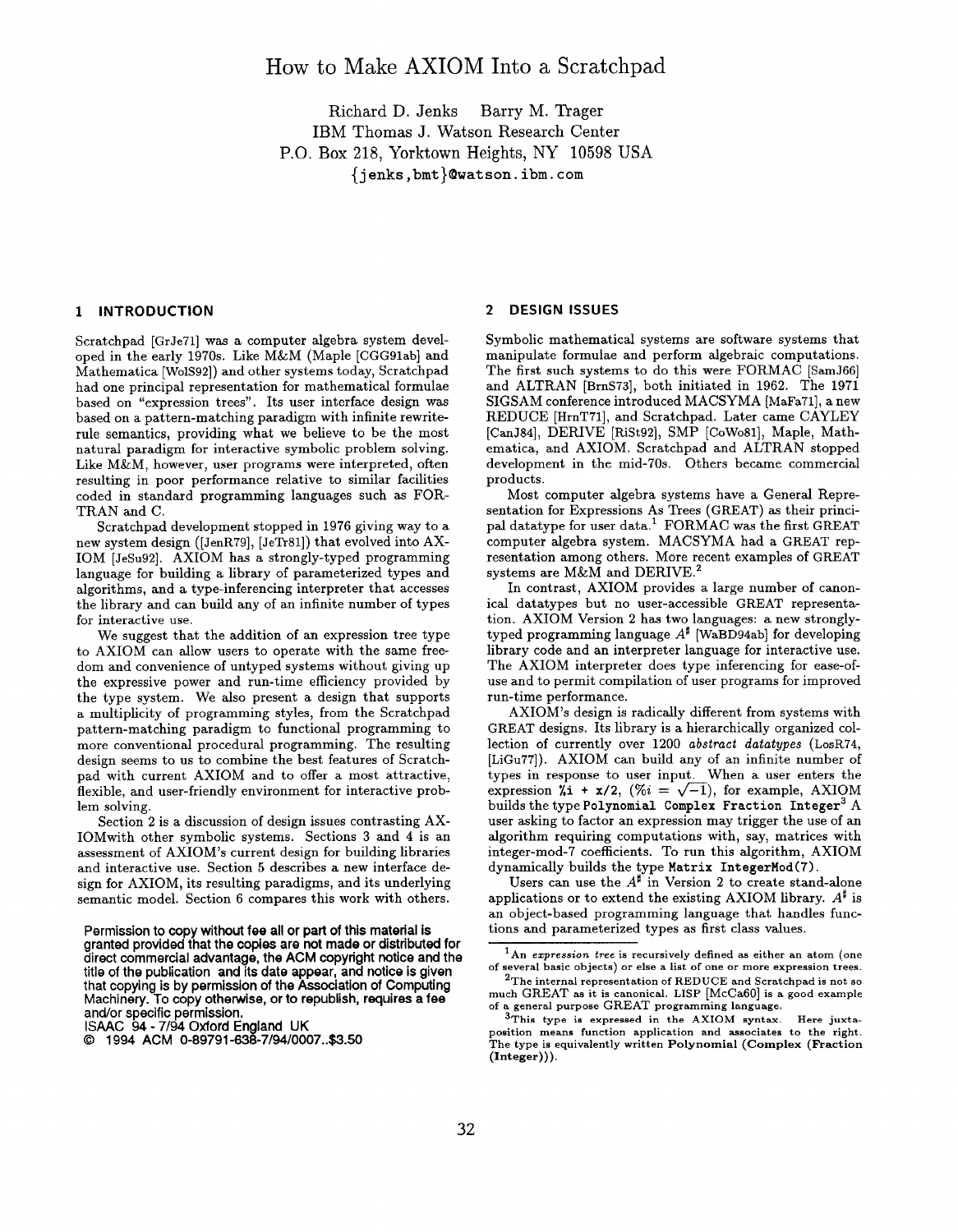## **Performance**

GREAT systems interpret their expression trees from the bottom-up, effectively replacing each successive interior node by a value. AXIOM-type systems interpret parse trees in a similar way but in addition must build types at each node [JeSu87].

AXIOM is relatively slow on start-up when type constructors are first loaded from the library and new types are built and cached for later reference. Its design however has an advantage of decisiveness over GREAT systems: knowing the type of user data avoids needless run-time testing.4 That plus the speed inherent from compilation makes AX-IOM more run-time efficient than GREAT systems for large computations running comparable algorithms.

#### Strategy

M&M define a kernel, a subset of the system hand-coded in C to be both compact and efficient for customary use. Other code is written in the M&M language and is interpreted with marginal loss in efficiency for small problems.

In contrast, all of AXIOM's library code is compiled. Is compilation necessary? It depends. Kernels necessarily provide small coverage over the potential range of computer algebra applications. M&M systems have yet to demonstrate performance relative to the compiled algorithms of AXIOM on, for example, large Groebner basis computations [BucB91]. Performance on relatively unusual applications can be much slower relative to compiled code.<sup>5</sup>

What distinguishes AXIOM from GREAT systems is not so much its use of types internally but rather its use of dynamically constructible parameterized types and " categories" (see below), GREAT systems could or do use types internally, allow static type declarations, and provide a compiler to produce efficient code for algebraic computations.<sup>6</sup> On the other hand, AXIOM code does not have to run compiled.  $A^{\sharp}$  has a compact internal representation with an interpreter [WaSM94]. Also AXIOM users can use  $A^{\sharp}$  to design and implement their own specialized M&M-like kernels and interpret other code.

# Size

For general purpose computer algebra, GREAT systems can be much smaller than AXIOM-like systems.<sup>7</sup> AXIOM's dynamic types are run-time objects that take up space that can grow large for applications requiring significant portions of its library. Maple recommends 4MB and Mathematica 8MB on a 486.<sup>8</sup> AXIOM requires 16MB on a 486 to avoid expensive paging.

While a smaller footprint means greater accessibility to users, size is becoming less of a problem year-by-year. We now see 486 machines growing in increasing numbers relative to 386 machines, Users who could previously run only DERIVE can now run M&M if not AXIOM.

# 3 AXIOM LIBRARY LANGUAGE

A principal aim of AXIOM's library language design is the ability of users and system implementers alike to use the same language (now  $A^{\sharp}$ ) to build a rich library of type-safe and reusable modules of datatypes and algorithms.

#### **Datatypes**

Mathematics has a richness of objects that today's computer algebra systems barely touch upon. There are many kinds of numbers: integers, integers mod p, rational numbers, floats, complex numbers, quaternions, radicals, factored integers, p-adic numbers, and numbers that are roots of specific polynomial equations, all of which are implemented in AXIOM. Many algorithms require "bignums" (integers of indefinite size) and "bigfloats" (floats with arbitrarily large mantissa and exponent). For others, single- or double-precision (machine) floats, full- or half-word integers, even bits or byte strings for small non-negative-integers, can be critical for performance.

Once you have numbers you will want to form aggregates of them like lists, arrays, finite sets, and mathematical structures such as polynomials, matrices, power series, and tensors. Data structures such as hash tables, extensible arrays, doubly-linked lists, and balanced binary trees each offer optimal efficiency for particular applications, All of these types are defined by AXIOM source code available for user modification and extension.

# Algorithms

A key contribution of AXIOM to computer algebra is its language and compiler for algorithms and algebraic properties  $(\text{now } A^{\sharp})$ :

AXIOM provides a language for parameterized categories, for describing types and algebraic properties of objects that ensure type-safety. Algorithms are run *if* and *only if* its parameters have certain prescribed properties.

The if addresses generality and code reuse. A linear equation solver defined over any field  $F$  is parameterized by  $F.$   $A^{\sharp}$  compiles this algorithm to produce code that runs with any field  $F$  such as rational numbers, rational functions, algebraic extensions, or any new field later added to the system.<sup>9</sup> Also, the efficiency of Groebner basis computations depends upon the choice the underlying polynomial representation, the coefficient domain, and term ordering. AXIOM can compile an algorithm which efficiently handles any choice of these three kinds of parameters at once.<sup>10</sup>

 $^4$ Experience with GAUSS, a system that implements AXIOM-like concepts in Maple, supports this point. Although GAUSS runs interpreted, it runs faster than comparable Maple code "because no time wasted analyzing what kind of expression was input." [GrMo93]

 $5$ Martin Schoenert built GAP [SchM93] with its own kernel for group theoretic computations that runs 2-3 orders of magnitude faster than comparable Maple code [SchM94]

 $6$ No current GREAT system approaches Common LISP in its richness of underlying types. Common LISP implementations have compilers which in one instance has demonstrated FORTRAN-like efficiency for numerical applications [SteG84].

 $7$ MAPLE's computer algebra kernel consists of about 25,000 lines of C code, not counting graphics, 1/0, and user interface code [Mona94b].

At the time of writing this paper, a 486 version of AXIOM is not commercially available.

 $9$ Other designs must implement multiple versions of algorithms. For example, MACSYMA once had 6 different linear equation solvers.

<sup>10</sup> Maple has 4 different Groebner basis implementations which handle only 2 specific kinds of polynomials and 2 specific term orderings. [GruD93]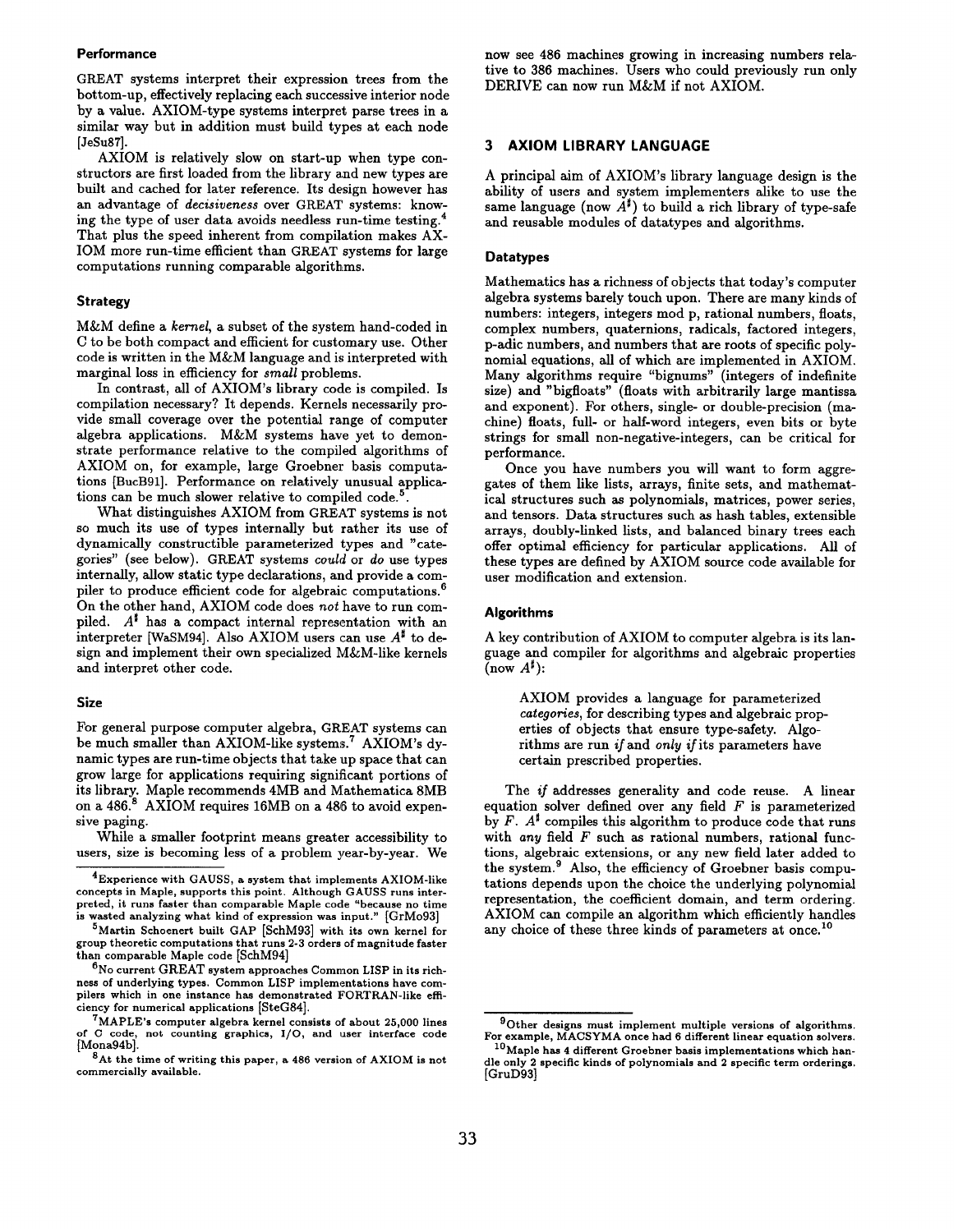The only if addresses type safety and extensibility through static category declarations:

- $\bullet$  Categorical declarations ensure that only objects wit the correct algebraic properties are passed to algorithms, e.g. to disallow the passing of a finite field element to an algorithm expecting one from a field of characteristic zero.
- Categories are structures that help ensure that new code will integrate smoothly both with existing and future code in the system.<sup>11</sup>
- $\bullet$  Categories provide a high-level understanding of the current and future structure of the library.

AXIOM's ability to handle parameterized types and categories also give it an advantage over object-oriented languages such as C++ [StrB92] which do not have dynamic types nor allow type parameters to have types; type parameter errors must be detected by user code at run-time. 12 In constrast,  $A^{\sharp}$  can perform such type-checking at compile time.

# 4 AXIOM INTERFACE LANGUAGE

AXIOM's library organization as a large collection of types and categories presents an interesting challenge for the design of its user interface for interactive problem solving.

AXIOM has a type-in ferencing engine designed to minimize the need for beginning users to declare types for simple problems. Type declarations are however often useful and preferred by experienced user. Type declarations can be used to define a type contezt much as in mathematics. For example,

```
K := Fraction Polynomial Integer
E := \text{CliffordAlgebra}(3,K, \text{ quadraticForm } 0)e: E
dual(e) == ...
```
in English means "Let K denote the field of rational functions. Let E denote an exterior algebra on a three space over K. Let e be an element of E. Define the dual of e as.. "

Type contexts allow common names like norm and operations like \* to be reused (overloaded), to have different meanings in different contexts. Given a type context, names become unambiguous so that users can interactively use names and natural notations to which they are accustomed. Conversely GREAT systems have one principal type with one set of operation names; as a typeless system grows, users and system designers are forced to use long, unnatural, or qualified names to avoid ambiguity.

As each AXIOM object has a type with certain prescribed algebraic properties, it is possible to rather precisely describe to the user what library operations are applicable to a given result. These include not only operations exported by the type of the object but also "categorical" operations.

AXIOM's current interpreter converts each user expression immediately into a specific system datatype. This conversion often implies considerable restructuring of the user's input. Users sometimes want to manipulate their input forms and output results as formulas without being forced into type-specific representations.

Algebraic algorithms are typically designed to work over structures of homogeneous type. In mathematics one talks about "polynomials over a field". Users may want to create a list of objects of different values, say, integers, integers mod p, and rational numbers, without having to require them to come from a common place. But the elements of lists in AXIOM must all have a common type. Thus adding a rational number as a new element to an existing list of integers requires all elements of the list to be converted to rational numbers.

A more serious problem concerns mutable types, types whose values contain updateable components. For example, the attempt to replace an element of a list of integers with a rational number would force all other elements to become rational numbers. Since AXIOM does not provide back pointers for embedded objects, it will refuse to replace a component by an object of a different type,

# 5 A NEW AXIOM INTERFACE

The existing AXIOM interface language was originally designed to be as close as possible to its original programming language used to develop the AXIOM library. Here we propose a new user interface language having among other features an untyped interface. The new language proposed is neither AXIOM nor  $A^{\sharp}$ . We call it here  $B^{\sharp}$  (pronounced "B-natural"), a higher-level language serving as a bridge between AXIOM and  $A^{\sharp}$ . New users begin with type User. Advanced users can "break-out" to normal AXIOM by issuing declarations.

The principal differences between the  $B^{\natural}$  and the existing user interface language is the introduction of a new type User and various syntax and semantic conventions.

# 5.1 TYPE User

A new type User provides a GREAT component to AXIOM. The new design still allows full access to the AXIOM library as before with this difference: all user results are converted to type User. Also aggregate types have type User as their underlying domain. This allows users to build structures with different kinds of objects and for mutable structures to be updated without the need of changing type as mentioned above.

All domains in AXIOM accessible from type User export a coercion to convert objects of the domain into objects of type User, and coercions the other way that may fail. This simplifies the task of the interpreter that often has to find a coercion path between two given types.

 $11$  Other system designs have problems with "implied assumptions" that a new kind of object may violate. A former long-standing bug of Maple involved the introduction of complex arithmetic by use of the symbol *i* for sqrt(—1). All appropriate arithmetic routines check<br>for this symbol. Yet the computation of the **rank** of the matr  $\begin{pmatrix} 1 & i \\ -i & 1 \end{pmatrix}$  gave the wrong answer.

 $\binom{12}{12}$  it should not be surprise the reader that AXIOM's object-based design differs fundamentally from those of object-oriented languages. While our design goals (code reuse, data abstraction, and polymorphism) are much the same, AXIOM's design featuring dynamic parameterized types and categories seems to us to be a natural cor<br>sequence of our attempt to model "constructive mathematics" from the past 200 yearg. In contrast, the design C++ has evolved from SmallTalk [GoR083], CLU [LiGu77], and others, and guided largely by business and computer science applications, e.g. graphical user interfaces.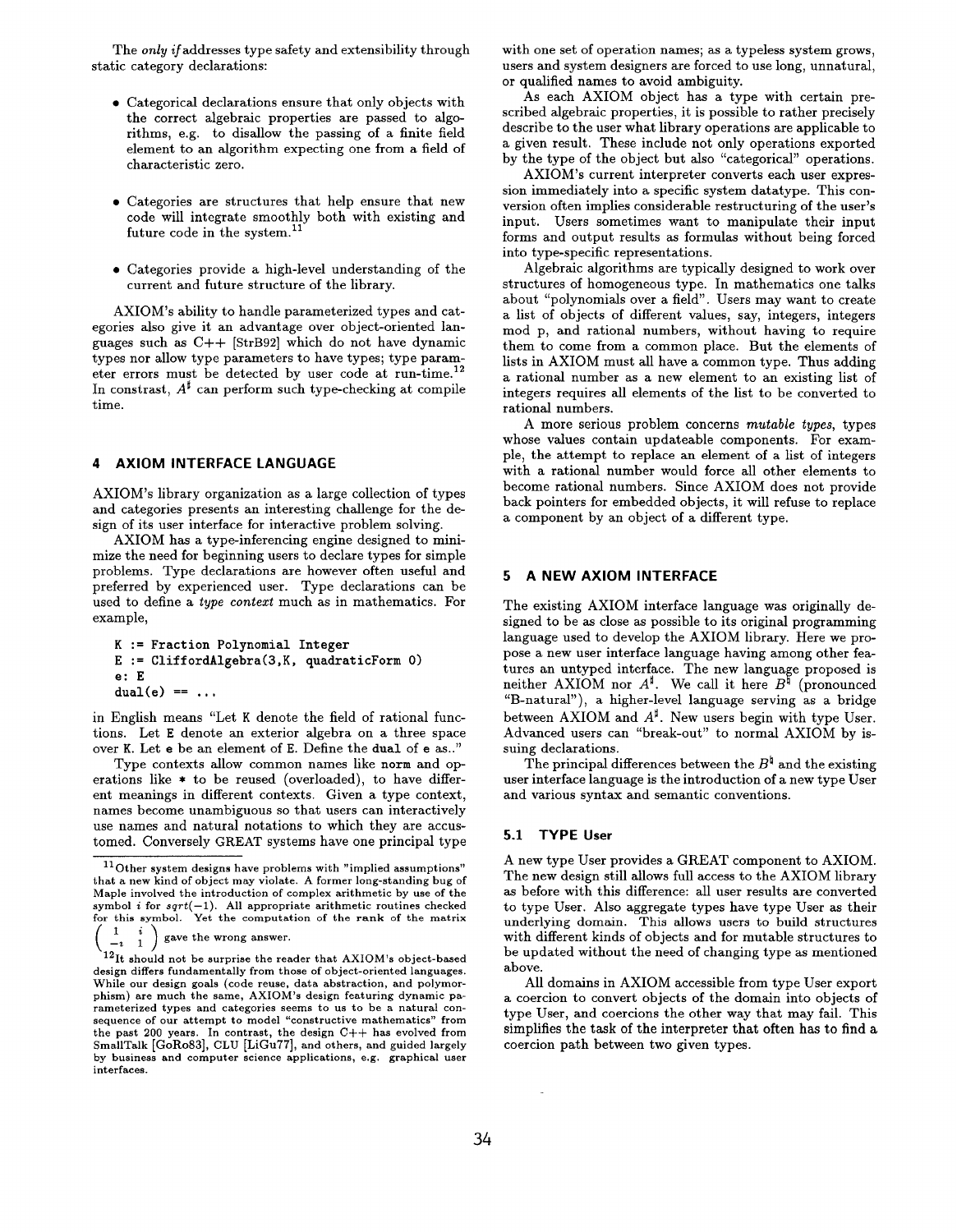Type User has exported operations that allow the user to do general formula manipulation, to transform parse forms and results as symbolic formulae under rather complete user control. Transformations can be done by pattern-matching or direct manipulation. Expression trees provide a simple and intuitive model of a formula.<sup>13</sup> Also  $T_F X$ -formatted display of an expression can generally map directly into a GREAT internal representation. Such transparency makes a well-designed pattern-matcher easy to use and understand.

Type User makes the user interface appear simpler to beginning users by making it type-less. Beginners can first use AXIOM as a type-less system, then later as they need to do more, they can learn about types.

Type User could serve as a gateway to the AXIOM library for use either as a client or server for other systems and languages. For example, type User might represent and implement a protocol language for communication between the AXIOM library and an external language such as Open-Math [VorS94].

Finally, type User provides an excellent basis for an expression editor where users can select, drag, and drop subexpressions using a mouse or a pen. Type User is represented internally by an attributed tree, a tree having a property list at its nodes. The AXIOM interpreter does a bottom-up traversal of the parse tree caching computed values in the property lists at the nodes.

# 5.2 CONVENTIONS

We now present various syntax and semantic conventions which we believe are useful for interactive problem solving.

#### Names

Names are case sensitive. By convention, type names begin in uppercase; library function names usually begin in lowercase. Full names are preferred; users can ) include their own alias file for abbreviations.

System default type aliases have 3 or more uppercase letters (e.g. INT for Integer). Other aliases are used for functions (e.g. int for integrate, D for differentiate, N for numeric). Names with multiple words are run together with successive words capitalized (e.g. nullSpace).

Names can have ? and X as special characters. Names of Boolean valued functions (predicates) end with a questionmark (?). Characters ? and % are also used in patternvariable names (see below).

# **TEX-like Conventions**

As TEX has become a standard for typesetting mathematics, we propose to extend the AXIOM language to enhance interactions with TEX formulae in two ways, first to provide for TEX output of results, second to incorporate linear notations that allow a full range of scripting and accents similar to those provided by  $T_{F}X$ .<sup>14</sup> A percent prefix is used to denote special constants, e.g. %e for  $exp(1)$  and %i for  $complex(0, 1)$ . TFX mathematical symbols and accents are similarly marked. Symbols %pi and  $Pi (\pi and \Pi_F X)$ denote  $\pi$  and  $\Pi$  respectively.<sup>15</sup> Suffixes to names beginning with % give accents to names, e.g.  $x$ % hat for  $\hat{x}$ .

%alpha%underline%tilde for  $\tilde{\alpha}$ . TpX symbols used as operators have prefix &, e.g. x &cup y for  $x \cup y$ . x &not &equiv y, as  $x \not\equiv y$ .

The notations  $x_i$ ,  $x_{i+1}$ ,  $x_{i+1}$ , and  $x_{i+1}$ , denote subscripted variables and display  $x_i$ ,  $x_{i,j}$ , and  $x_{i,j}$  respectively. For more complicated scripting, operators  $kn$ ,  $ks$ ,  $kn$ e,  $knw$ , etc., can be used to place scripts at locations above, below, and around the operation name for  $T_F X$  display. For example,  $x - \{i \text{ km } j\}$  displays as  $j+1$ <sub>x</sub>, and  $\gamma$ Sigma-{&s i = 0  $kn \, n$  as

$$
\sum_{i=0}^n
$$

 $B^{\natural}$  allows two separators within braces: commas and semi-colons, thereby offering a convenient shorthand notation when scripts are confined to the four corner positions. Inside script braces, commas separate arguments at the same location whereas semi-colons move the script position counter-clockwise from SE to NE to NW to SW. Thus  $f_{-}\{i,j\}$  is an equivalent way to write  $f_{-}\{i\}$  and  $j\}$  which displays as  $f_i^j$ . Likewise f. {*kne* i, j *ksw* k + 1} can also be written as  $f_{\text{-}}{j; j; k+1}$  and displays as  $_{k} f^{i,j}$ . Using semi-colons, users have five positions in which to place arguments to symbols, e.g.  $f_{-1}$ {1;2;3;4}(5) means  $^{3}_{4}f_{1}^{2}$ (5). Scripts and accents can occur to any depth and in any position. Thus x%vec%prime.  $\{f_{-j}(x)\}\$ displays as  $\vec{x'}_{f_j(x)}$ . Other useful notations are  $D_x$  for  $\frac{\omega}{\partial x}$ ,  $D_{x,y}^{1,2}$  for  $\frac{\omega}{\partial x}$ ,  $\frac{\omega}{\partial y}$ ,  $\frac{\omega}{\partial y}$ , and

To refer to a variable with a given arrangement of scripts. a dot is placed in each script position. Thus the syntax f, f... and  $f$ <sub>-</sub>{ $\ldots$ } is used to respectively refer to the distinct variables  $f$  (no scripts),  $f_{\bullet}$  (one subscript), and  $f_{\bullet,\bullet}$  (two subscripts).

Scripted variables can be either functions or variables. If functions, they are functions of the scripts as well as their normal arguments (see the Laguerre polynomial example below).

### **Operators**

New operator conventions are designed to offer convenient notations for interactive use.

Quote. A prefix quote-mark (') combines with other standard operators to form a new operator with the same precedence. This operator is used to construct expression tree of type User. Whereas  $x + y$  will apply the operator + to the operands  $x$  and  $y$ ,  $x'$  +  $y$  creates an expression tree with root + and two branches x and y.

 $^{13}$  User studies have shown that mathematically-trained users naturally visualize mathematical formulae as expression trees. Those with little math backgrounds however tend to visualize math formulas as strings [AviR94].

 $^{14}$  Regrettably direct use of TFX syntax is not appropriate. As TFX is a mathematical text language, it does not distinguish superscripts from powers nor operator names from identifiers.  $B^{\natural}$  distinguishes between operators and identifiers as does  $A^{\sharp}$ . Also / and \ are useful mathematical operators and thus available for user definition in  $A^{\sharp}$ either alone or in combination with other symbols.

 $15$  Symbols pi and %pi are distinct. A user may want an identifier name pi distinct from the corresponding Greek letter.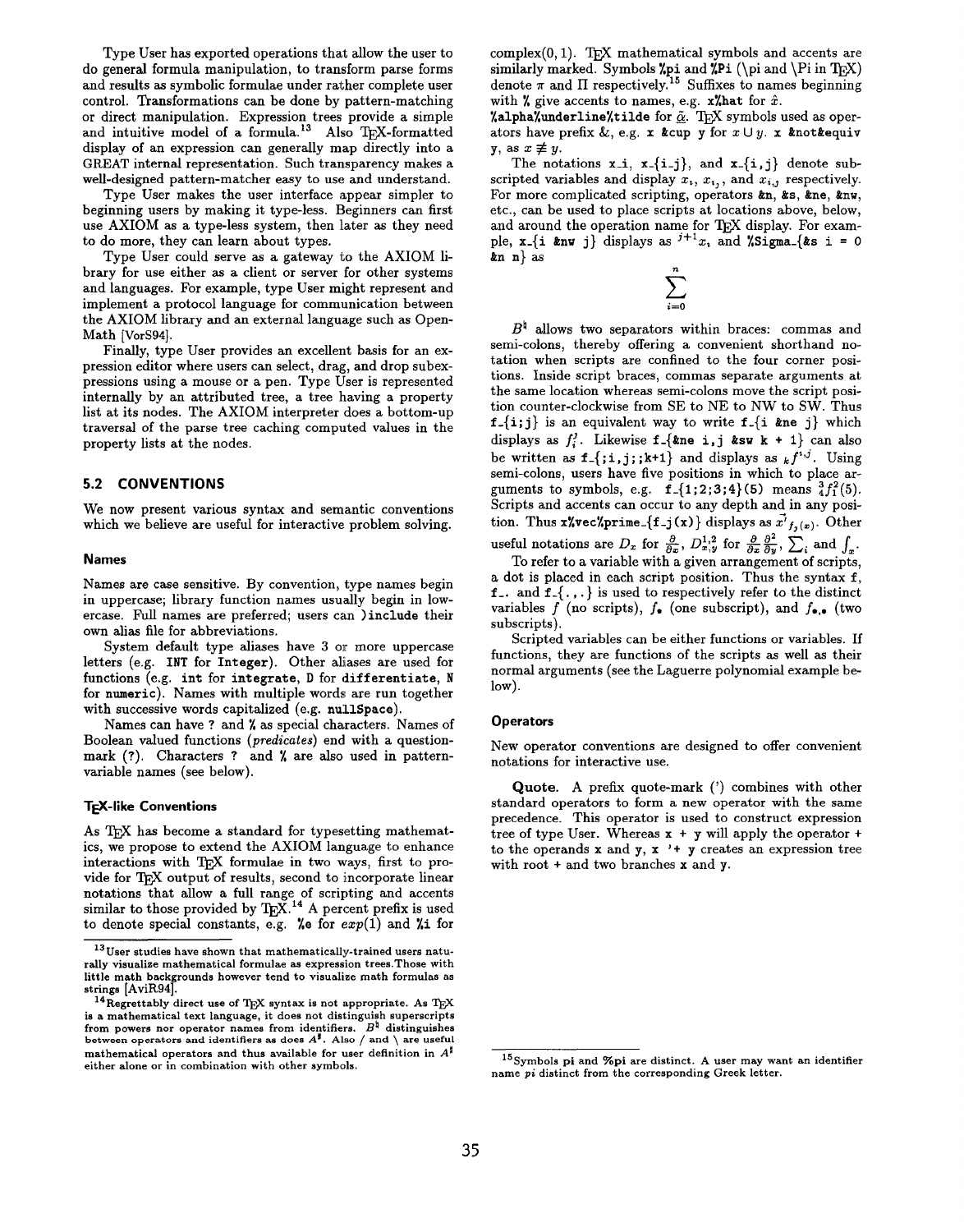New Operators. Three new operators offer user convenience and expressive power for dealing with aggregates such aa lists.

- Strip. The prefix operator : is used within list constructor brackets to strip off one level of parenthesis. The notation  $[:, x, y]$  is equivalent to append $(x, y)$ and creates a list that joins lists x and y end-to-end.
- $\bullet$  Over. Any infix operator  $\theta$  can be applied over a list u using the notation  $\theta/\mu$ . Thus  $+\prime$ u will sum the elements of u. Also if pis a list of boolean values, then and/p returns true if all of the elements of p are true, and false otherwise.
- $\bullet$  Each. The prefix operator ! means each, e.g. absva u applies the function absval to each element of the list u. Likewise, and/ $(x > !u)$  returns true if x is greater than each value of u. If more than one list arguments to a function is given a ! prefix, the arguments are iterated over in parallel, e.g.  $min(!u, !v)$ is short for

 $[\min(x, y)$  for x in u for y in v] and returns a list of each minimum pair of corresponding values from u and v.

#### Juxtaposition

The meaning of juxtaposition is delayed until evaluation or compile time. When AXIOM or user-defined names are used as left-hand arguments, juxtaposition means application. Otherwise, juxtaposition means multiplication. This convention allows users to write expressions mostly without parentheses, e.g. n cos x log a b x is equivalent to  $n*cos(x)*log(a*b*x)$ . Parentheses can always be used for clarity. Juxtaposition associates to the right, e.g.  $f g x$  is equivalent to  $f(g(x))$ . The infix dot (.) operator always means application and associates to the left, e.g. f. g. x is equivalent to  $((f.g).x)$ .

#### Afterthoughts

Every user command in  $B^{\natural}$  has the general form eval(e, . . . ). The function eval takes one or more arguments. The first argument e is mandatory: it is the expression to evaluate. All remaining arguments are optional: they indicate how e is to be transformed during evaluation.

This convention makes every user command in  $B^{\natural}$  take the form:

expression, after-thought1, after-thought2, ...

After-thoughts have the form of rules or lists of rewrite-rules that are used to transform the (left-most) expression.

Here is a sample conversation with afterthoughts, using the notion of rewrite-rules discussed more fully below.

 $u == sum_{i} in 0..n)a_{i} x^{i}$  $u, x = t$ u, a\_i == sum\_{j in 0. .n | j ^= i}a\_{i, j} y^j

The simplest form of a rewrite-rule is one where the lefthand side is a variable. The first line is a rewrite-rule telling AXIOM how to compute the value of  $u$ : " $u$  is computed by evaluating the right-hand side sum." The second line asks for that sum to be evaluated, but with a temporary definition for x. The result is  $\sum_{i=0}^{\infty} a_i t^i$ . The third line evaluate u, instead with a temporary definition for  $a_i$ , produci

$$
\sum\nolimits_{i\; \in \; 0\cdots n} \sum\nolimits_{j\; \in \; 0\cdots i \; | \; j\neq i} a_{i,j}x^i y
$$

#### Pattern-matching

Our pattern-matching conventions follow those of Scratchpad and AXIOM, and seem to us to be simpler and more natural yet provide equivalent function as those in M&M.

Patterns are expressions that appear on the left-hand side of rewrite rules  $L == R$ , where L is a pattern and R is an expression, or in "rulesets" (see below). An example use of a rule is to give a function definition:

 $f(x) == y$  meaning "for all x, rewrite f of x by y"

Identifiers in patterns infrequently need to be prefixed by either a quote-mark  $(')$ , an underscore  $($ ), or question-mark (?). The pattern 'x matches the symbol  $x$  and none other. The pattern ?x marks an *optional* expression as described below. Here are the  $B^{\natural}$  rules for forming patterns.

- If a pattern is a single identifier, the identifier is implicitly quoted. The pattern x matches the symbol x but not y or any other expression. Thus  $x = y$  means "rewrite the symbol x by y";
- $\bullet$  An operator name is implicitly quoted. Arguments are not and, without further qualification, match any value. Thus  $f(x)$  matches  $f(a + 1)$  but not  $g(a)$  or  $f(a, b)$ . On rare occasions when it is necessary to let an operator match any name, a prefix underscore (.) is given before the name. Thus the pattern  $f(x)$ matches all functions of one argument, for example,  $u(x)$  and  $v(y)$  but not  $u(x,y)$ .
- Literals such as numbers, strings, and constants (fo example, true, false, and []) match only identical literals. The pattern  $f(0)$  matches  $f(0)$  but not  $g(0)$ , f (O. O) or any other. Also f (" joe", true) matches  $f("joe", true)$  and none other.
- An exception to the last convention occurs when f has the property commutative in which case  $f("joe",$ 1) also matches  $f(1, "joe").$  In general, symbols may have "properties" as in Mathematica that affect matching.
- Repeated variables in patterns indicate equal values the pattern  $f(x, x)$  matches  $f(0, 0)$  but not  $f(0)$  or  $g(0,0)$ .
- Operations [1, + and \* take multiple arguments. Pattern variables prefixed by a colon (:) match a sequence of 1 or more expressions. For example,  $x + y$  matches  $a + b$  with  $x=a$  and  $y=b$ ,  $a + b + c$  with  $x=a$  and  $y=b$ + c, in general, any sum of two or more terms. The pattern [a, :b] matches any list of length 1 or more with a matching its first element and b, the rest of the list. $16$
- Functions with "default" arguments use a pattern vari able with prefix ? to match an optional argument value. For example, + has default value O, and so the pattern x + : ?y matches any expression possibly with  $y=0$ .

 $16$  Only one colon (:) is allowed at a given level in patterns. For example, the pattern [:x,a,:y] is not allowed.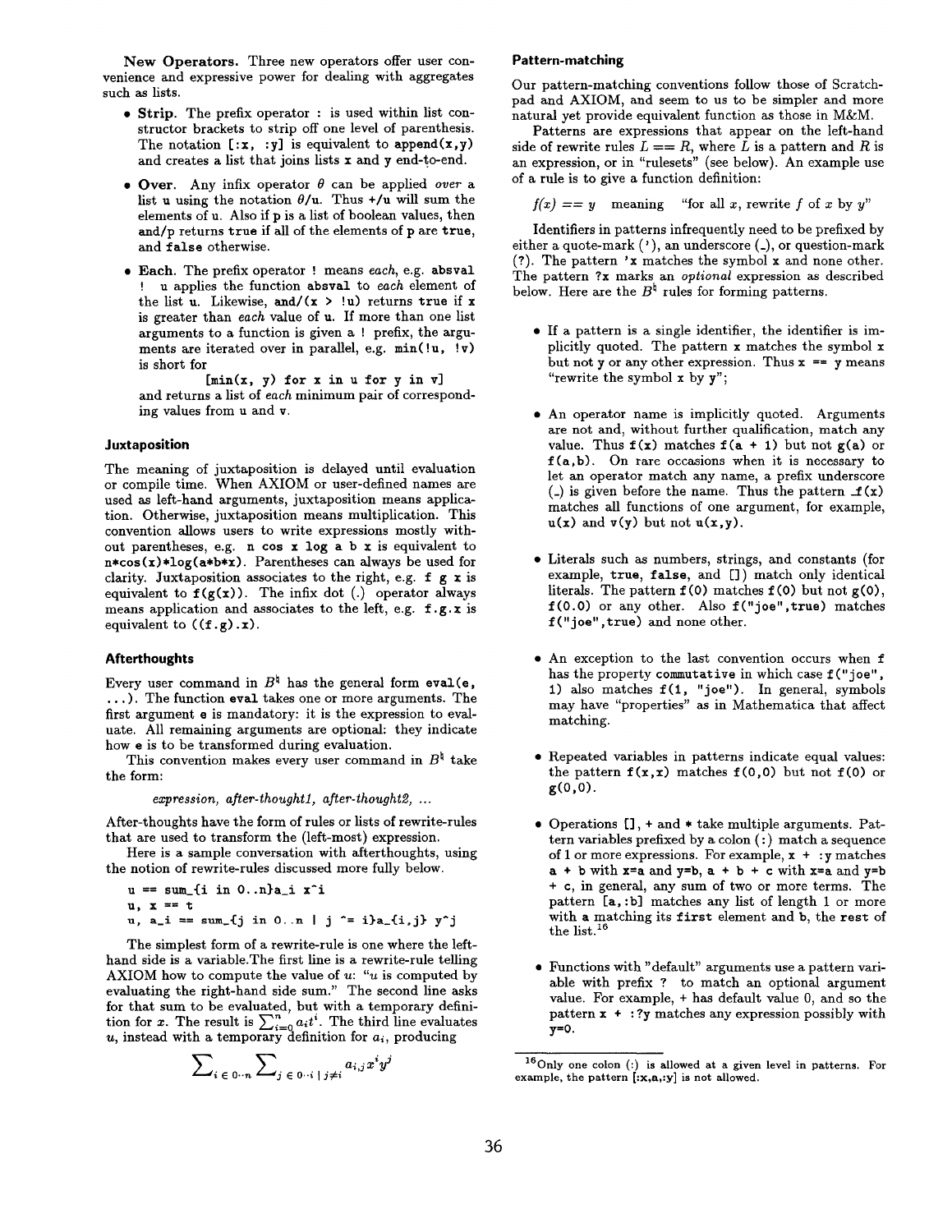● Patterns are qualified by the use of vertical bar (meaning "such that") followed by a predicate, e.g.  $'x$  + :?a | freeOf?(a, x) matches any expression of the form  $x + a$  such that a (possibly 0) does not contain x.

Pattern-matching always reduces to expressions of the form  $x$  is  $p \mid$  pred where  $x$  is a variable,  $p$  is a pattern, and pred is a predicate. The function isLinearIn tests if an expression e is linear in x:

```
isLinearIn(e, x) == freeOf?(e, x) or
   (e is x*:?a + :?b | freeOf?(a,x) and freeOf?(b,x))
```
An is predicate either returns false or else a local ruleset of "bindings" for pattern variables. The function pal tests if a list x is a palindrome (that is,  $reverse(x) = x$ ).

```
pal(u) = f#u < 2 \Rightarrow true;
  u is [x,:v,x] \Rightarrow pal v;
  false;
3
```
# 5.3 7PARADIGMS

Wolfram remarks in [DDOJ93] that a language supporting a number of different programming paradigms is useful for computer algebra. We agree. By making  $B^\natural$  independent of  $A^{\sharp}$ , AXIOM is able to fully support 7 paradigms:

#### Rules

(AXIOM, SMP, and Mathematica). With this paradigm,  $=$  is always used to associate a value with a variable. A program consists of a set of rewrite-rules. A simple example is a piecewise definition of a recurrence relation.

$$
p_0 = 1
$$
  
\n
$$
p_1 = x
$$
  
\n
$$
p_n = x * p_{n-1} - n/2 * p_{n-2} \text{ when } n > 1
$$

Each rule has the general form  $L = K$  if p which mean "replace L by R if  $p$ ".<sup>11</sup> Rewrite-rules are "lazy": no computation is performed until you demand a "value" by issuing an expression to the interpreter.

The value of a given expression is obtained by scanning the rules in search of an applicable rule. If one is found, the rule is applied to obtain a new expression. This process is repeated again and again until no changes are possible. The resulting expression produced is called the value of the given expression.

For example,

# pn for n in 1..5

asks for the first five values of  $p_i$ . The last of these is

$$
p_5 = x^5 - 7x^3 + \frac{33}{5}x
$$

If none of the rules overlap, as is the case above, their order doesn't matter and program steps can be shuffled with no effect. If one or more rules do overlap, newer rules take precedence. The only exception is a rule of the special form  $L = R$  otherwise which is given least precedence.

A user's interactive session consists of the user entering rules, asking for values, entering new rules, asking for more values, and so on. Every value is produced by scanning the rules that exist at that time.

It is often convenient to introduce a temporary rule as an afterthought to cause substitution. For example,

$$
p-5
$$
,  $x == 1/2$ 

introduces a *temporary* rule for x whereby  $x$  is replaced by  $1/2$  producing the result  $\frac{105}{22}$ .

# **Assignments**

(C, FORTRAN, and most other languages). With this paradigm, expressions use := (assignment) rather than  $=$  (rewrite) to associate values with symbols. Unlike rewrite-rules where the right-hand side is evaluated each time you aak for a value, the right-hand side of an assignment is evaluated immediately and never again. If b has no assigned value, then a  $:= b + 1$  assigns to a the symbolic value  $b + 1$ . To replace the value of b by 2, the user must issue substitute  $(2, b, a)$ . The command  $a, b := 2$  won't work since the value of a remains b + 1 until a new assignment is given for a.

To define a recurrence relation analogous to  $p_i$ , above, an assignment is made to a parameterized form.

```
q = 0 := 1
q-1 := r
```

$$
q_1 := x
$$
  
 
$$
q_n := x q_{-n-1} - n/2 q_{-n-2} for n in 2..5
$$

These statements define a "table" of values for  $q_{\bullet}$  as in M&M. Each value of  $q_i$  is stored under the key i and is accessible by evaluating  $q_i$ . Like variable assignments using :=, the value of the right-hand side is computed immediately when the assignment is made. Then substitute  $(1/2, x,$ q.5, not q.5,  $x := 1/2$ , is used to substitute the value of 1/2 for x in the value of  $q_5$ .

#### Procedures

(C, FORTRAN, and most other languages). Procedural programming is by far the most common programming paradigm used today. Most all programming languages provide constructs such as blocks, conditionals, and iterations found in C for writing programs. So does  $B^{\natural}$ .

The procedural definition of  $r_n$  below is semantically equivalent to that of  $p_n$ :

$$
r_{-}n = f
$$
  
\nn = 0 => 1;  
\nn = 1 => x;  
\nx r\_{-}n-1} - n/2 r\_{-}n-2}  
\n}

The block  $\{a; b; \ldots; c\}$  means "do a then do b then ... do  $c$ "; the *conditional statement*  $a \Rightarrow b$  means "if a then return the value of b". When a value of  $r_n$  is requested, the right-hand side is rewritten to produce a value (see section 5.7).

 $17$ <sup>T</sup>The first of the above three rules means, for example, "replace  $p_n$  by 1 if  $n=0$ ".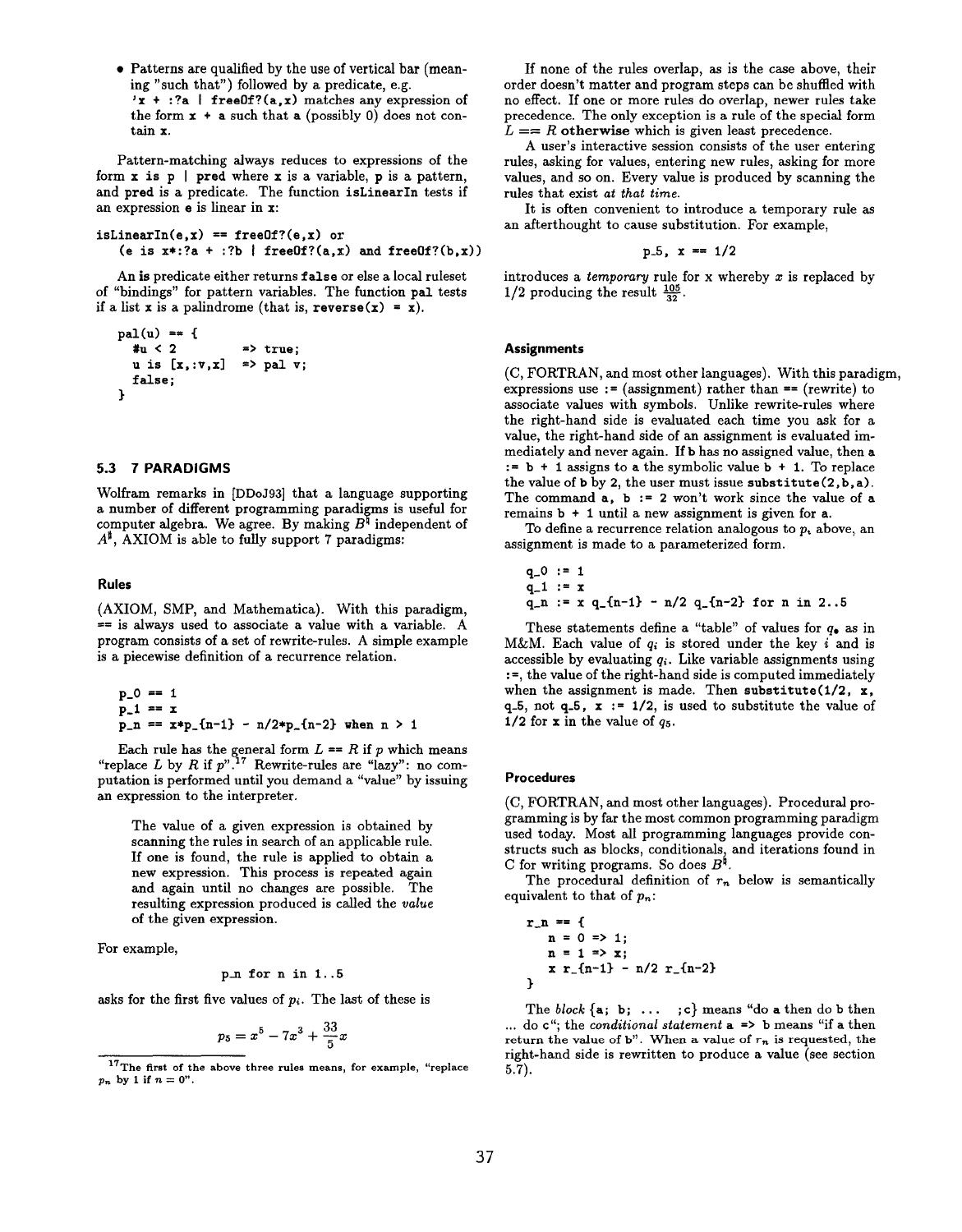An alternate way to define  $r_n$  is via a cases statement:

r-n == cases { Oifn=O; lifn=l; x r.{n-11 - n/2 r-{n-2}} otherwise }

This notation directly corresponds to a TFX construct which we use as the preferred way of displaying piecewise definitions:

$$
r_n = \begin{cases} 0 & \text{if } n = 0; \\ 1 & \text{if } n = 1; \\ xr_{n-1} - n/2r_{n-2} & \text{otherwise} \end{cases}
$$

The rewrite-rule

$$
take(n,u) == [u if or i in 1...n]
$$

defines take  $(n, u)$  to return the first  $n \geq 0$  elements of a list  $u<sup>18</sup>$  An alternate and more efficient recursive procedural definition shows how patterns can be expressed by conditional expressions of the form  $x$  is  $p$  where  $x$  is an identifier and p is a pattern.

$$
\begin{array}{l}\n\texttt{take}(n,u) == \{ \\
 n > 0 \text{ and } u \text{ is } [x, :y] \Rightarrow [x, : \texttt{take}(n-1,y)], \\
 \text{[]}\n\end{array}
$$

An equivalent piecewise definition illustrates an alternate syntax for giving conditions for pattern variables,

```
take(n | n > 0, [x, :y]) == [x, :take(n - 1, y)]take(n,u) == [] otherwise
```
#### Pattern-matching

(REDUCE, Scratchpad, and M&M). Pattern-match programming in computer algebra wae introduced by REDUCE, featured in Scratchpad, later commercialized by Mathematica. Rulesets are expressed as lists of rewrite-rules. They give users rather complete control over how and when patternmatching is done.<sup>19</sup> Here are two examples:

```
logRules := rules
   [logx+logy=logxy
    y \log x = \log x<sup>7</sup>
trigRules := rules
   [sin x sin y = (cos(x-y) - cos(x+y))/2,
    sin x cos y = (sin(x-y) + sin(x+y))/2
```
Rulesets behave as functions that are applied to expressions to make transformations. For example, trigRules u applies ruleset trigRules once to u applying each rule of the ruleset successively at each node. If a match occurs, the indicated substitution is made and the transformed result is returned. The notation trigRules\* uapplies the ruleset repeatedly until the result no longer changes. Similarly, the command

#### u, logRules\*, trigRules

first evaluates u, then applies logRules repeatedly, and finally applies trigRules once.

Equations or lists of equations given as qualifiers are converted to anonymous rulesets, e.g.  $q=5$ ,  $x = 1/2$  has the same meaning as  $q=5$ ,  $x == 1/2$ . The operation "solve" for a system of equations returns a list of solutions, each a list of equations. When used as qualifiers, this list of equations produces a list of values as in Mathematica and MAC-SYMA. For example,

solve([x-2 - 2y"2 - 19, x y - y - 5x + 51,0.01) [X,yl, x

returns the value

 $[[5.0, -8.30859375], [5.0, 8.30859375]]$ 

# Left-to-right

(SML [MiTH90], Haskell [HuJ092], C++, Smalltalk [GoR083]). In a left-to-right programming language, expressions are evaluated from left-to-right exactly as they are entered interactively. Left-to-right expressions in  $B^{\sharp}$  are constructed using infix operator dot (.).

This programming style is supported directly by  $A^{\sharp}$  as new types can be created having exported operations designed for left-to-right use. The following command illustrates this style for drawing a circle of radius 10 at location (50, 20) inside a window:

```
cursor.forward(50).right(20).draw(circle, 10)
```
This style allows users to "think left-to-right" as they enter commands from a keyboard: "Start with the cursor. Move forward 50 units. Then right 20 units. Now draw a circle of radius 10." Compare the naturalness of the above expression with that of the more conventional programming style that uses a right-to-left (or "depth-first") syntax:

```
draw(circle,10,right(forward(cursor,50) ,20))
```
# Functional

(SML, HaskelI, and others). The function programming paradigm is enabled by  $A^{\sharp}$ 's handling of functions as firstclass objects. In functional programming, functions typically take one argument and produce other functions as values. For example, suppose plus has type  $S \to S \to S$ . Evaluating ((plus 1) 2) involves first applying plus to 1 producing afunction that is then applied to2 to produce 3. In Haskell, juxtaposition means composition with association to the left.  $B^{\natural}$  syntax for function definitions is similar to Haskell except that dot is used for application. A favorite example operation of Haskell is fold:  $((S, S) \rightarrow S) \rightarrow S \rightarrow$ List  $S \to S$  defined in  $B^{\natural}$  as follows:

 $fold.$ op.init  $[]$  == init fold.op.init  $[x, :xs] = op(x, fold, op.init xs)$ 

Two example uses of fold are sum to sum the elements of a list and append to join two lists end-to-end.

sum  $=$   $\text{fold.} + .0$ append.u  $v = f$ old.cons.v u

 $^{18}{\rm The}$  application  ${\bf u}$  i to a list  ${\bf u}$  to an index i returns the ith element of u. A more efficient iterative definition is  $[x$  for x in u for i in 1. .n] which counts and collects elements simultaneously.

<sup>19</sup> Matching on expressions however is always' done "inside-out" in contrast to logic programming that does resolution matching from "outside-in". An interesting challenge is to smoothly integrate PROLOG-like matching rules within AXIOM. We have not done this.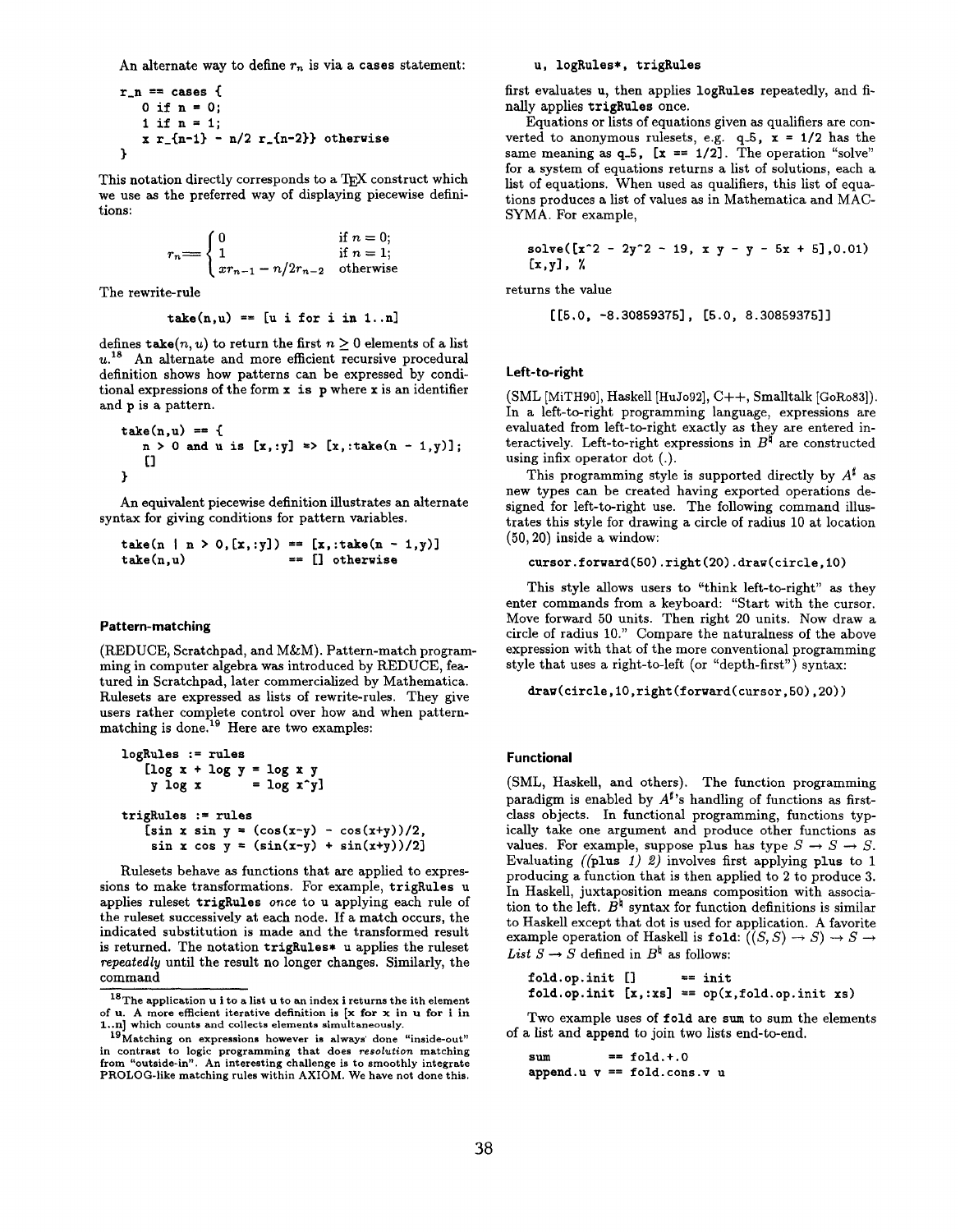(AXIOM). This style refers to that used in current AXIOM. The simplest way of accessing other AXIOM or  $A^{\sharp}$  types is via  $B^{\natural}$  "constructors". For example, matrix  $[[a, b], [c, d]]$ builds a 2 by 2 matrix of elements of type User. To break out of type User, a user simply makes type declarations. For example, the following is a display of a  $B^{\natural}$  definition for Laguerre polynomials  $L_n^{\alpha}(x)$  in T<sub>F</sub>X:

n : NonNegativeInteger

a : FractionInteger  $|a>-1|$ 

$$
L_n^a(x) = \begin{cases} 1 & \text{if } n = 0; \\ \frac{-x+1+a}{n} L_{n-1}^a(x) - \frac{n+a-1}{n} L_{n-2}^n(x) & \text{otherwise} \end{cases}
$$

By omitting the type of  $x$  in the above definition, type inferencing is used to determine the full signature of the function  $\check{L}_{\bullet}^{\bullet}$  when the user asks for a value with given arguments. This may result in multiple compilations of  $L^{\bullet}$  if the function is called with different types of arguments.

Alternately, a user may declare the type of  $L_{\bullet}^{\bullet}$  rather than that of its arguments n and a, e.g.

$$
L^{\bullet}_{\bullet} : (\text{NNI}, \text{RF}, \text{RF}) \to \text{RF}
$$

where NNI and RF are used here to abbreviate the AX-IOM types NonNegativeInteger and Fraction Polynomial Integer respectively.

# 5.4 SEMANTIC MODEL

The semantic model for a computer algebra system should be simple, consistent, and flexible. Our notion of property lists and evaluation is based on LISP.

#### Property Lists

All user variables have a property list, a list of name-value pairs. The AXIOM interpreter uses property lists to accumulate information for each user variable. User code and library code alike can use this facility to query properties of user-defined names. Three important properties are:

- type This is User by default but may be any AXIOM type. This property is set for a symbol x by a declaration, e.g. x: Integer.
- value This property is set for a symbol x by evaluating an assignment or rewrite-rule definition for x. The value property of a symbol is always consistent with the type and predicate.
- predicate The predicate for a symbol x describes conditions that values of x must satisfy in terms of operations on its type.

Functions get and put are used to read and write properties. Putting the property cache on a function name f causes values computed for f to be 'remembered" as in Maple.

Unlike CommonLISP, a variable cannot simultaneously denote a function and a variable: a symbol can have at most one value as given by its value property. The rewriterule  $f(x) = x + 1$  gives a function value to f equivalent to that defined by  $f = x \leftrightarrow x + 1$ . Piecewise definitions are converted to procedures and treated similarly.

# Evaluation

Evaluation is the universal mechanism for producing output results from input forms. Evaluation in  $\hat{B}^{\natural}$  corresponds to that of REDUCE, Scratchpad, and Common LISP, using symbols and their property lists.

Here now are the rules for producing  $\mu f$ , the value of f:

- $\bullet$  If f is a constant (a number, string, a symbol with no binding, or a mapping form),  $\mu f \rightarrow f$  itself.
- If f has the quoted form 'g,  $\mu f \rightarrow g$ . If f has the doubly-quoted form ''g,  $\mu f \longrightarrow f$ .

 $\mu f$  is otherwise defined recursively as follows.

- If f is a variable with bound value g, then  $\mu f \longrightarrow \mu g$ .
- If f is not a special form, it has the form  $g(a, . .)$  and  $\mu f \longrightarrow \text{apply}(\mu g, [\mu a, . .])$ . As to special forms,  $\mu(g=S)$ gives  $g$  the binding  $S$  ( $S$  remains unevaluated) whereas  $\mu(g \coloneqq S)$  gives g the quoted binding ' $\mu S$  (S is immediately evaluated).
- All pattern-matching reduces to evaluation of expressions of the form  $e$  is  $p$  where  $p$  is a pattern that in general has an accompanying predicate on the variables. Evaluation of an is expression produces either false or else a ruleset giving values for the pattern variables in p.

Except for other special forms such as blocks, iterators, and conditions, the above cases completely define evaluation.

# 6 COMPARISONS

The design of  $B^*$  resembles M&M which both use use idea originating in the earlier systems MACSYMA, REDUC and Scratchpad. The notion of afterthoughts was first used in Scratchpad and MACSYMA. The notion of rulesets comes from Scratchpad and is similar to that used in Mathematica. A major difference is the syntax used in writing patternmatch rules that seem to us to read more like mathematics that those of Mathematica.

The approach of  $B^{\natural}$  is similar to that of GAUSS [Mona94b] but with opposite aims. GAUSS's goal was to build an AXIOM-like facility to create domains and categories starting with MAPLE.  $B^{\natural}$ 's goal is to build a MAPLE-like typeless interface starting with AXIOM. As all GAUSS domains provide coercions to MAPLE with partial coercions the other way, so do all AXIOM domains provide analogous coerces to type User.

As GAUSS is written on top of MAPLE, however, there is no means for static type-checking. Since type User is written on top of AXIOM however, type-inferencing [JeSu87] can be used to statically type-check and compile user programs as in the current AXIOM interpreter.

 $20$ This concerns the "noun/verb" question that has perplexed system designers throughout history [MOSJ71]: if a user enters int, does it mean "do it" (int is a verb) or not (int is a noun). MAPLE makes "sum" a verb and "Sum" a noun. In  $B^*$ , a single quoted expressionalways evaluates to itself. Thus 'integrate(y,x) produces the form integral  $\int_{-\infty}^{\infty} y$ . A second evaluation of a singly-quoted form causes it to evaluate normally. Doubly-quoted forms are "locked" against evaluation and must be unlocked to evaluate normally.